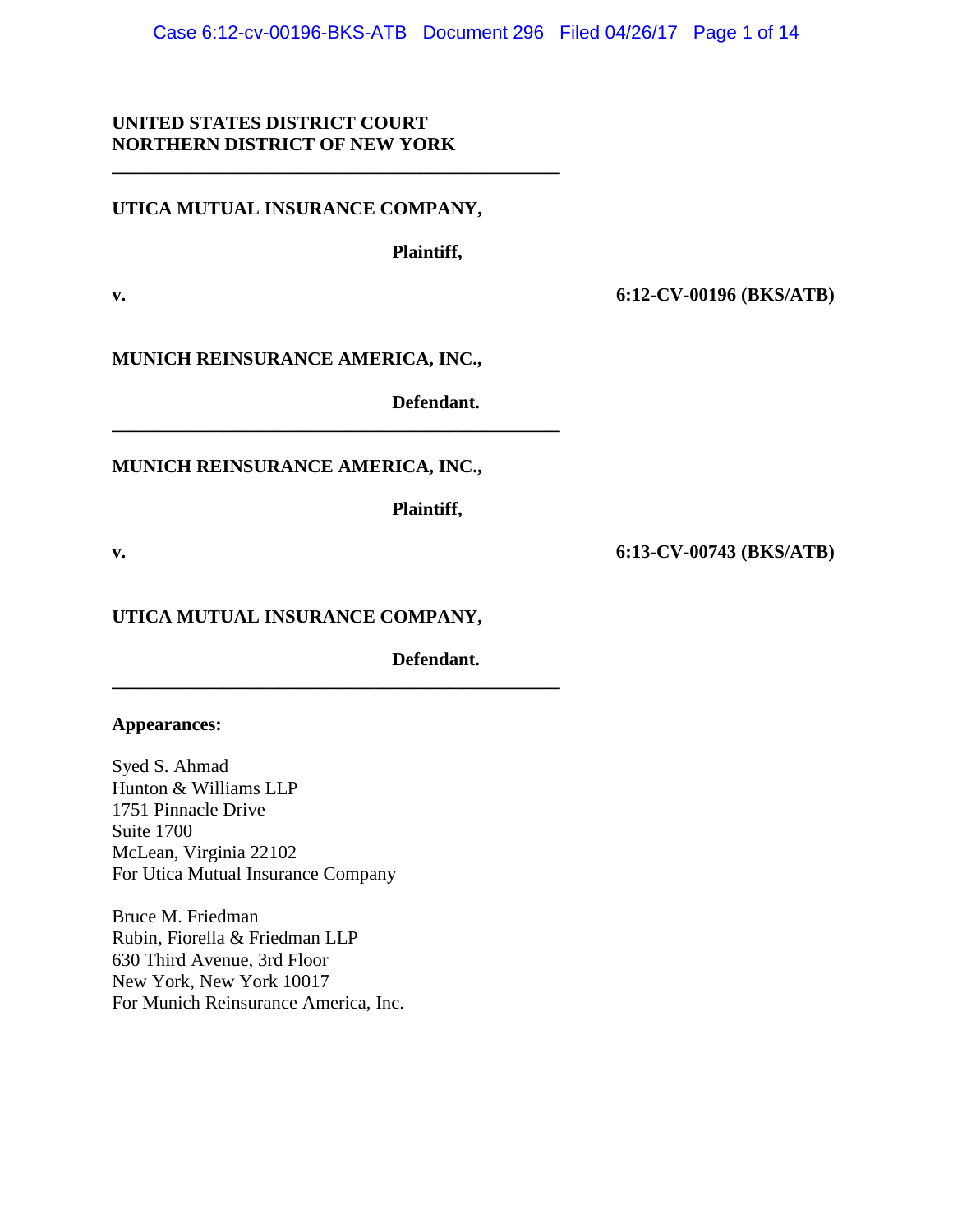Tancred V. Schiavoni O'Melveny & Myers LLP Times Square Tower 7 Times Square New York, New York 10036 For Intervenor Century Indemnity Company

## **Hon. Brenda K. Sannes, United States District Judge:**

## **MEMORANDUM-DECISION AND ORDER**

## **I. INTRODUCTION**

These related breach of contract actions arise from Utica Mutual Insurance Company's ("Utica") attempts to seek reimbursement from Munich Reinsurance America, Inc. ("MRAm") under reinsurance contracts MRAm issued to Utica in 1973 (6:12-cv-196) and 1977 (6:13-cv-743).  $\frac{1}{1}$  The Court previously denied the parties' motions to seal summary judgment documents but granted Utica, the party seeking to maintain documents under seal, permission to renew its motion. (Dkt. No. 272). In the same Memorandum-Decision and Order, the Court granted nonparty Century Indemnity Company's ("Century") motion to intervene. (*Id*.). Currently pending before the Court is Utica's motion to seal certain exhibits to the parties' motions for summary judgment. (Dkt. No. 282). MRAm and Century oppose Utica's motion. (Dkt. Nos. 286, 287). For the following reasons, Utica's motion is granted in part and denied in part.

## **II. BACKGROUND**

On June 27, 2016, Utica and MRAm filed under seal 285 of their exhibits in support of their motions for summary judgment and redacted references to these exhibits from their memoranda and statements of material facts. (Dkt. Nos. 202, 203, 204, 205, 207). The same day, they separately filed motions for leave to file portions of their summary judgment filings under

<sup>&</sup>lt;sup>1</sup> For convenience, unless otherwise specified, docket citations are to the filings in 6:12-cv-196.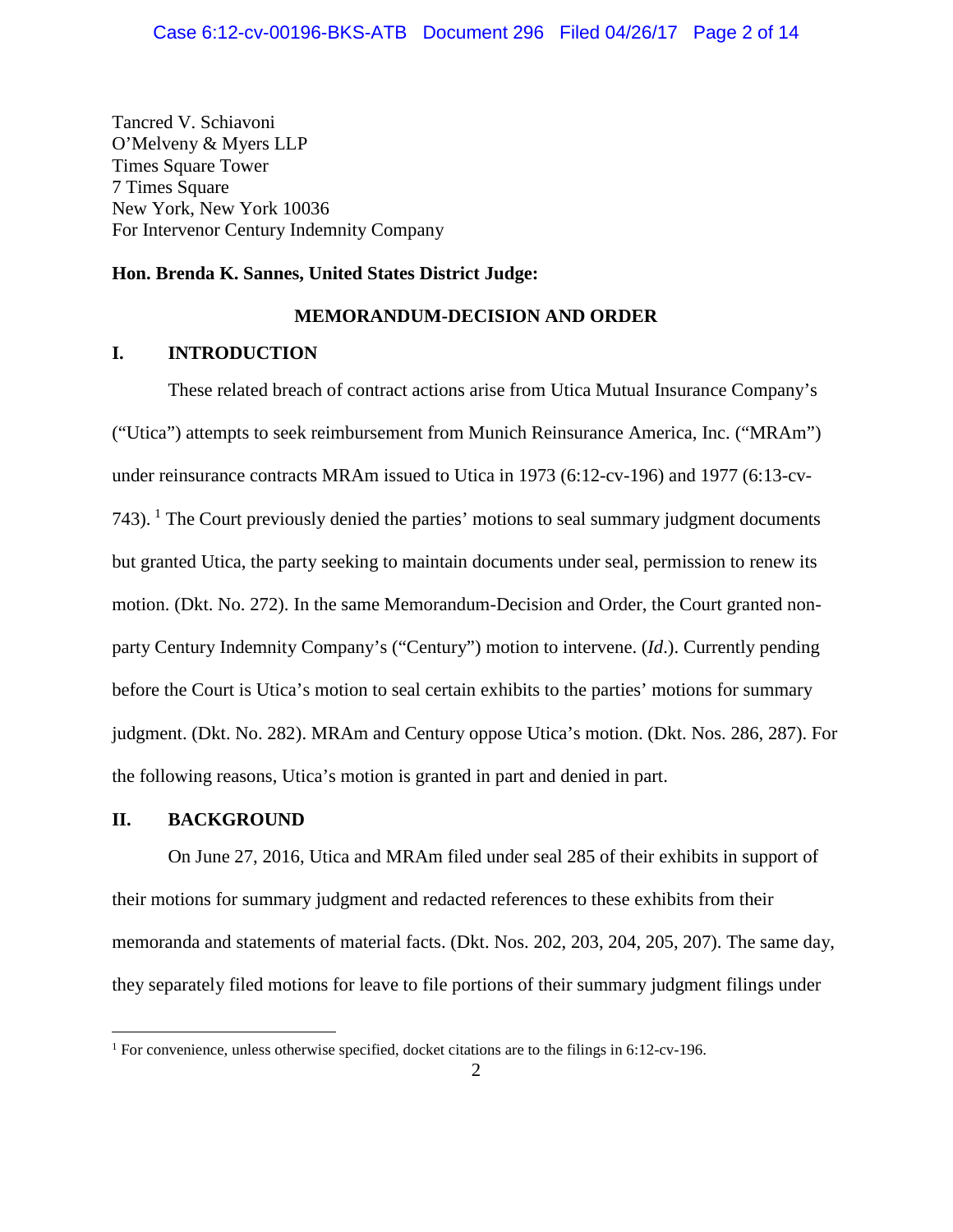#### Case 6:12-cv-00196-BKS-ATB Document 296 Filed 04/26/17 Page 3 of 14

seal. (Dkt. Nos. 206, 266). The parties followed the same course of action when filing their opposition, reply, motion to strike, and motion for discovery submissions. (Dkt. Nos. 220–22, 225–31) (opposition papers); (Dkt. Nos. 243–47) (reply papers); Dkt. No. 223 (motion to strike); Dkt. No. 224 (motion for discovery); Dkt. No. 232, 248, 253, 267 (motions to seal). The Court granted the parties' request to file a redacted version of *Utica Mutual Insurance Co. v. Clearwater Insurance Co.*, No. 6:13-cv-1178 (GLS/TWD), 2016 WL 254770, 2016 U.S. Dist. LEXIS 6219 (N.D.N.Y. Jan. 20, 2016), but otherwise denied their motions to seal with permission to renew.

In compliance with the Court's order, Utica appears to have reviewed the summary judgment exhibits at issue and reduced the number of exhibits it seeks to file under seal from 285 to approximately 100. Although MRAm filed the majority of the exhibits at issue in support of or in opposition to summary judgment, they were produced by Utica during discovery under a Protective Order. (Dkt. No. 21). Thus, Utica, as the party seeking to maintain the exhibits under seal, is the only party to file a renewed motion to seal.

Utica places the exhibits at issue into the following categories: 1) communications among Utica's in-house counsel and Utica employees (Dkt. Nos. 207-13, 20, 51, 52, 63; Dkt. Nos. 220- 98, 146, 160, 76, 82, 86, 95, 101, 102, 159, 162; Dkt. No. 204-31); 2) documents containing Utica's in-house counsel's handwritten notes (Dkt. Nos. 207-17, 22; Dkt. Nos. 220-94, 81, 100; Dkt. No. 259-4; Dkt. No. 204, ¶¶ 10–11); 3) documents involving Utica's outside counsel (Dkt. Nos. 207-12, 18, 38; Dkt. Nos. 220-75, 154, 78–80, 84, 85, 87, 92, 125, 140, 130, 131, 61; Dkt. Nos. 204-6, 8, 9, 10; Dkt. No. 259-93); 4) communications among Utica's outside counsel (Dkt. Nos. 220-128, 129, 137, 50); 5) documents containing Utica counsel's handwritten notes (Dkt.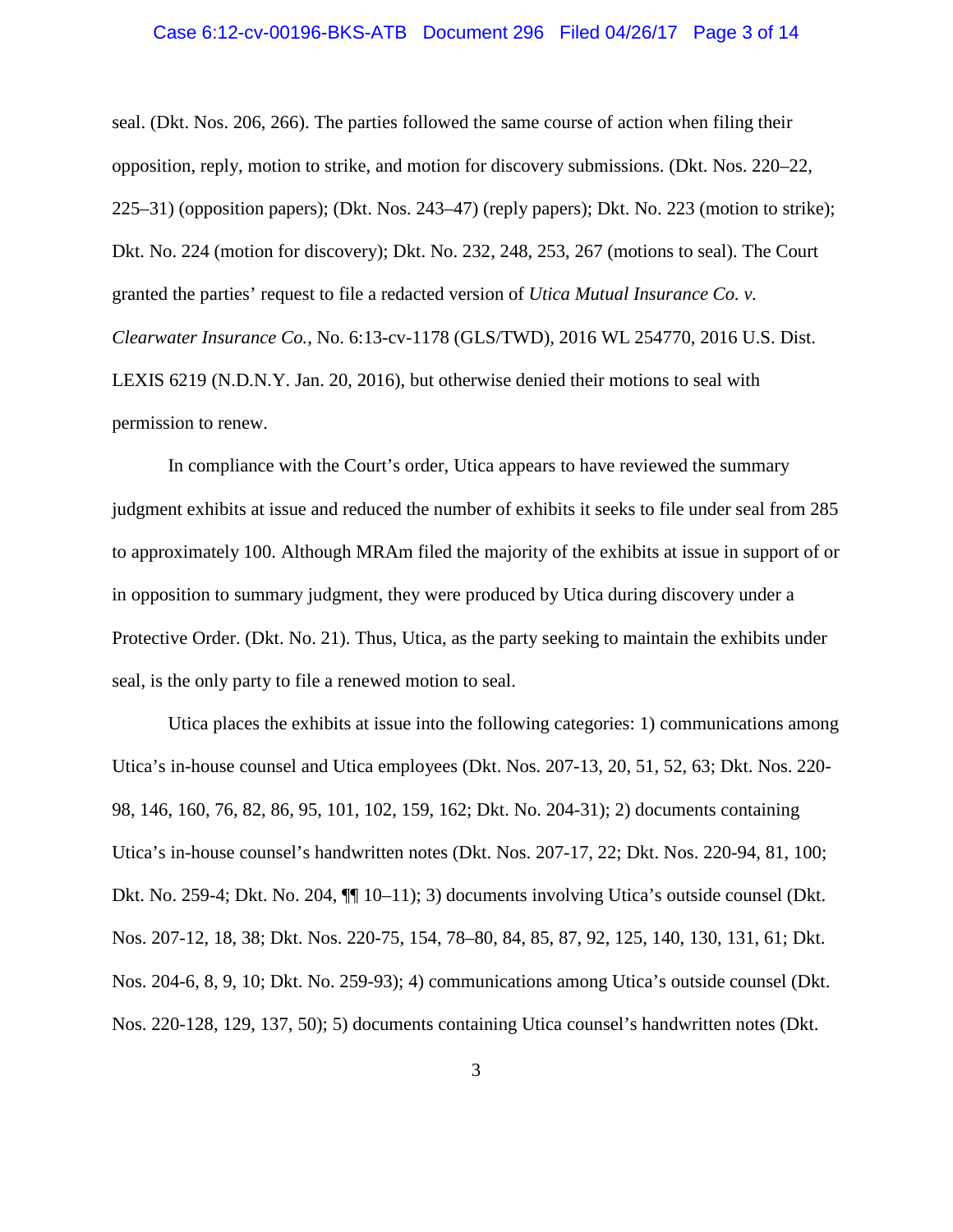#### Case 6:12-cv-00196-BKS-ATB Document 296 Filed 04/26/17 Page 4 of 14

Nos. 207-14, 18, 21, 15, 155, 19, 37; Dkt. Nos. 220-90, 97, 123, 99, 127); 6) deposition transcripts (Dkt. Nos. 207-88, 90, 91, 100, 108, 154; Dkt. Nos. 220-5, 11, 13, 15, 16, 17, 19, 43, 45, 63); 7) arbitration documents (Dkt. Nos. 207-142, 144, 148, 149, 150); and 8) expert reports (Dkt. Nos. 207-49, 57, 65; Dkt. No. 220-144).

In support of its application to seal, Utica submitted a declaration by Bernard Turi, who has been employed by Utica since 1987 and presently serves as a senior vice president, general counsel, general auditor, and chief risk officer.<sup>2</sup> (Dkt. No. 282-3,  $\P$ ] 2–4). In his declaration, Turi identifies the attorneys who were in-house counsel during the relevant time period, including Kristen Martin, Alicia Atik, Lydia Berez, and Richard Creedon.<sup>3</sup> (*Id.* at  $\P\P$  14–17). Turi also lists the law firms that represented Utica in connection with the insurance coverage issues arising out of the asbestos claims against Goulds: Berkes Crane Ronison & Seal LLP, Rivkin Radler LLP, Lewis Brisbois Bisgaard & Smith, Linklaters LLP, and Shaw Pittman. (*Id*. at ¶¶ 21–25). Turi avers:

In connection with asbestos claims against Goulds and the insurance coverage issues arising out of those claims, I and other Utica employees sought, received, and provided legal advice, including from the law firms identified above, concerning the asbestos claims against Goulds and the insurance coverage issues arising out of those claims. Utica's in-house counsel and outside counsel identified above provided legal advice to Utica concerning the asbestos claims against Goulds and the insurance coverage issues arising out of those claims. The legal advice sought, received, and provided, included legal advice about the disputes and litigation between Utica and Goulds and the settlement between Utica and Goulds.

<sup>&</sup>lt;sup>2</sup> "It is well-recognized that in-house counsel may serve both legal and business functions, and courts will scrutinize the nature of their communications before finding that those communications are privileged." *Koumoulis v. Indep. Fin. Mktg. Grp., Inc.*, 295 F.R.D. 28, 38 (E.D.N.Y. 2013) (citing *In re Cnty. of Erie*, 473 F.3d 413, 419, 421 (2d Cir. 2007)), *aff'd*, 29 F. Supp. 3d 142 (E.D.N.Y. 2014). The parties do not appear to question that Utica's in-house counsel served legal functions.

<sup>3</sup> Creedon was also a senior claims officer from 2004 to 2013. (Dkt. No. 282-3, ¶ 17).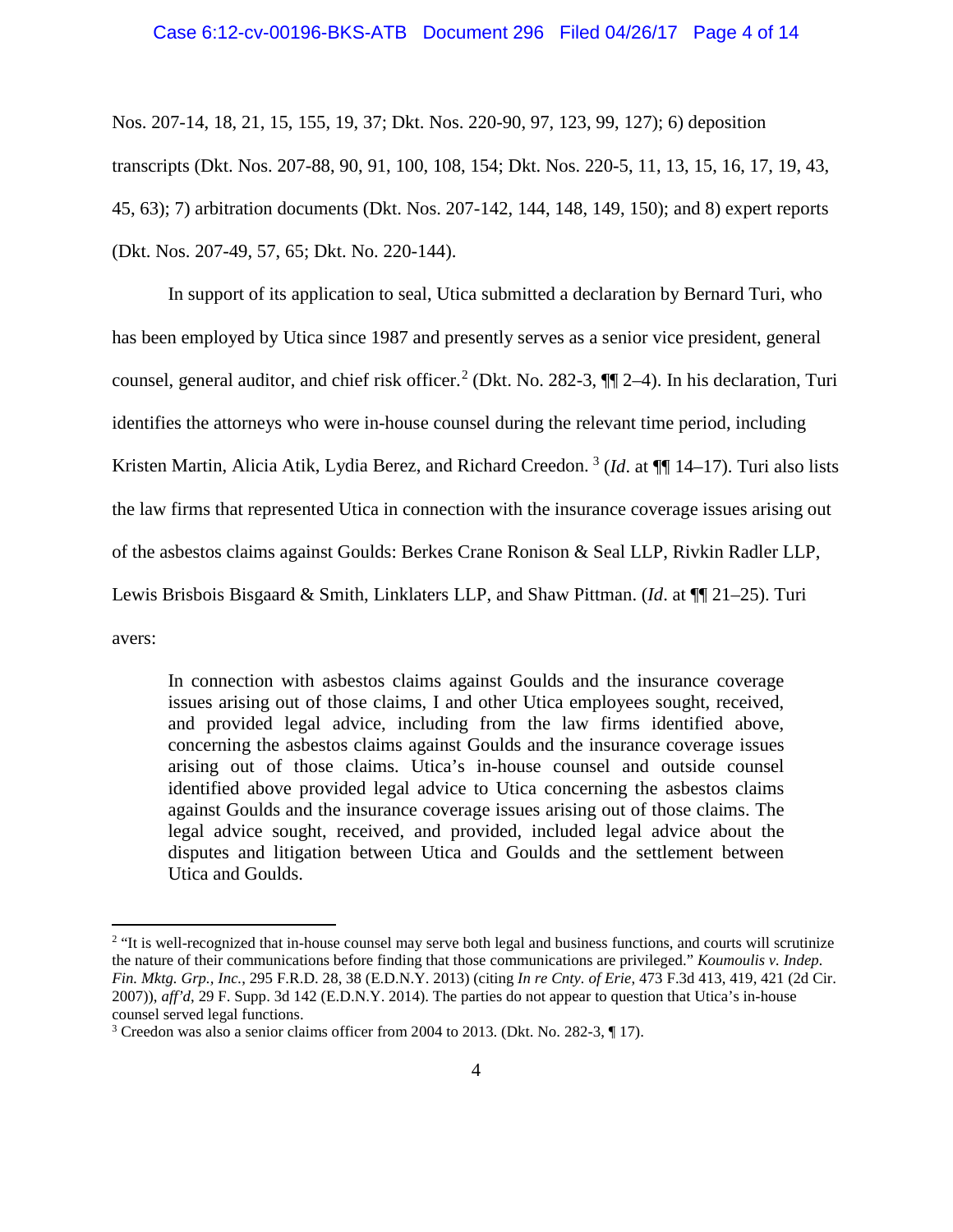In connection with asbestos claims against Goulds and the insurance coverage issues arising out of those claims, I, other Utica employees and the law firms identified above requested, created, and received documents prepared in anticipation of or because of ongoing litigation with Goulds and other of Goulds's insurers.

The legal advice sought, received, and provided and the documents prepared in anticipation of or because of ongoing litigation continued after Utica's settlement with Goulds. Under the settlement, Utica was obligated to and did "cooperate with and assist in the prosecution and collection of" certain claims that Utica had assigned to Goulds. In addition, after the settlement, Utica also faced cross-claims filed by another of Goulds's insurers, CNA. Thus, after the settlement Utica anticipated and was involved in litigation related to the insurance it issued to Goulds.

(Dkt. No. 282-3, ¶¶ 26–28) (internal paragraph numbers omitted).

## **III. DISCUSSION**

## **A. Motions to Seal**

## **1. Legal Standard**

"The notion that the public should have access to the proceedings and documents of courts is integral to our system of government." *United States v. Erie Cnty., N.Y.*, 763 F.3d 235, 238–39 (2d Cir. 2014). "Indeed, the common law right of public access to judicial documents is said to predate even the Constitution itself." *Id*. at 239. The "Constitution, and specifically the First Amendment to the Constitution, also protects the public's right to have access to judicial documents." *Id*.

Second Circuit precedent "indicate[s] that documents submitted to a court for its consideration in a summary judgment motion are—as a matter of law—judicial documents to which a strong presumption of access attaches, under both the common law and the First Amendment." *Lugosch v. Pyramid Co. of Onondaga*, 435 F.3d 110, 121 (2d Cir. 2006). The Second Circuit has instructed that the weight of the presumption of public access given to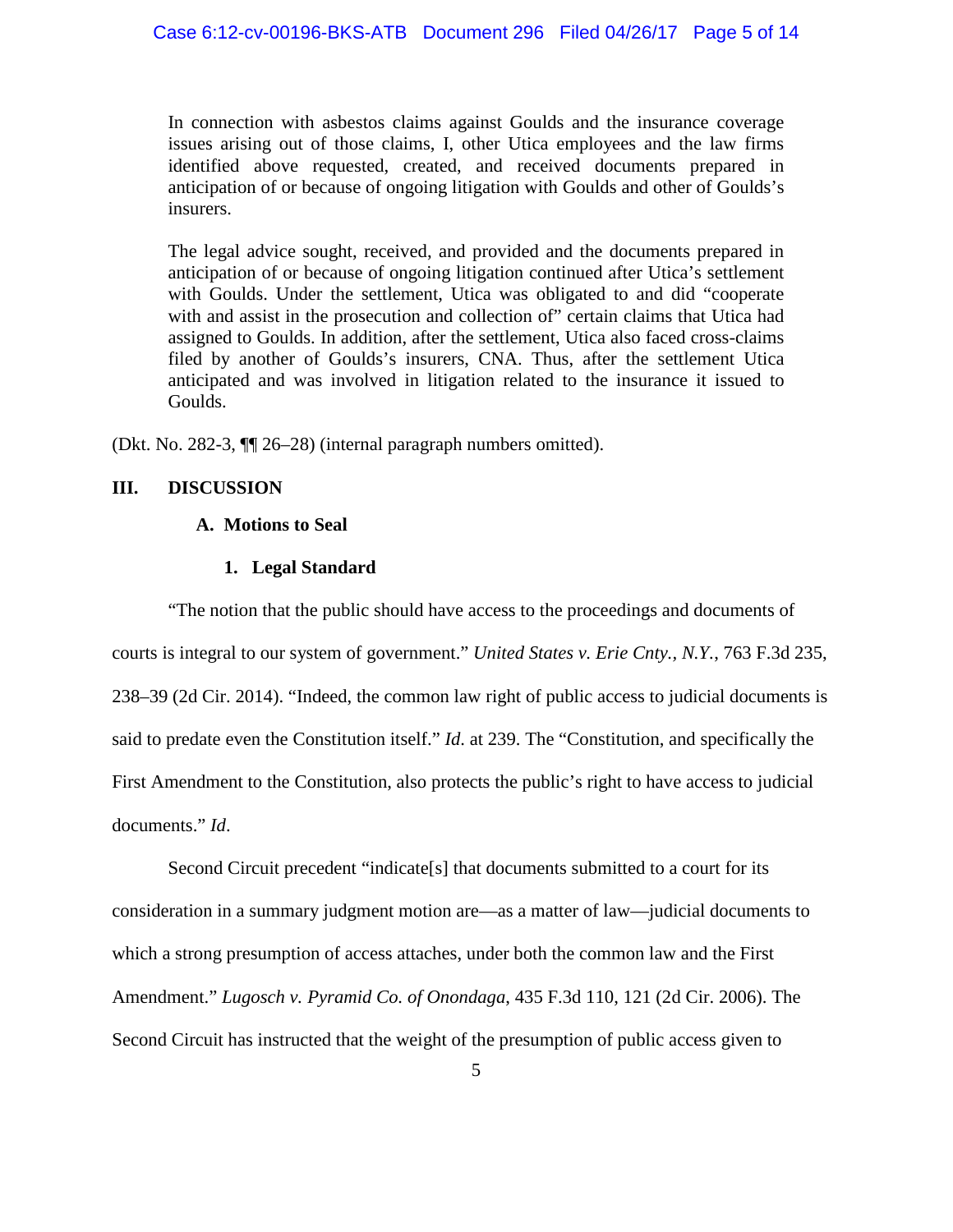#### Case 6:12-cv-00196-BKS-ATB Document 296 Filed 04/26/17 Page 6 of 14

summary judgment filings "is of the highest: 'documents used by parties moving for, or opposing, summary judgment should not remain under seal *absent the most compelling reasons*.'" *Id*. at 123 (quoting *Joy v. North*, 692 F.2d 880, 893 (2d Cir. 1982)). Moreover, under "the more stringent First Amendment framework . . . continued sealing of the documents may be justified only with specific, on-the-record findings that sealing is necessary to preserve higher values and only if the sealing order is narrowly tailored to achieve that aim." *Id*. at 124. Examples of "higher values" may include law enforcement interest, the privacy of innocent third parties, *United States v. Amodeo*, 71 F.3d 1044, 1050 (2d Cir. 1995), and the attorney-client privilege, *Lugosch*, 435 F.3d at 125. The party seeking to maintain the judicial documents under seal bears the burden of showing that higher values overcome the presumption of public access. *DiRussa v. Dean Witter Reynolds Inc.*, 121 F.3d 818, 826 (2d Cir. 1997).

#### **2. Common Law Right of Access**

The Second Circuit has enumerated the steps a court must take when considering a motion to seal in light of the common law right of access. First, "[b]efore any such common law right can attach . . . a court must . . . conclude that the documents at issue are indeed 'judicial documents.'" *Lugosch*, 435 F.3d at 119. Second, after determining "that the documents are judicial documents and that therefore a common law presumption of access attaches," the court "must determine the weight of that presumption":

"The weight to be given the presumption of access must be governed by the role of the material at issue in the exercise of Article III judicial power and the resultant value of such information to those monitoring the federal courts. Generally, the information will fall somewhere on a continuum from matters that directly affect an adjudication to matters that come within a court's purview solely to insure their irrelevance."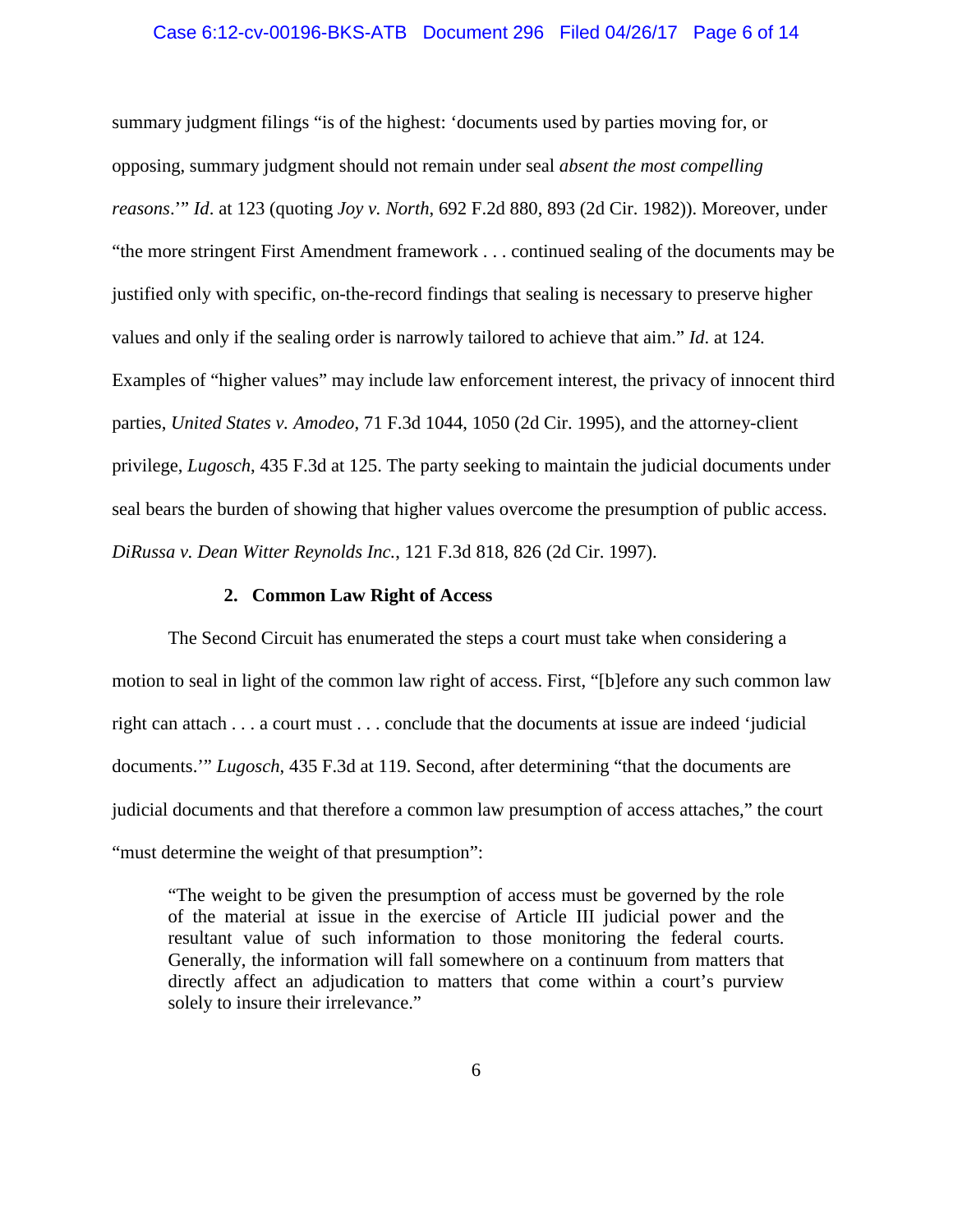#### Case 6:12-cv-00196-BKS-ATB Document 296 Filed 04/26/17 Page 7 of 14

*Id*. (quoting *Amodeo*, 71 F.3d at 1049). Third, the court must balance any "countervailing factors" against the weight of the presumption of access. *Id*. at 120. "[T]he crux of the weight-ofthe-presumption analysis" requires "balancing the value of public disclosure and countervailing factors such as (i) the danger of impairing law enforcement or judicial efficiency and (ii) the privacy interests of those resisting disclosure." *Bernstein v. Bernstein Litowitz Berger & Grossmann LLP*, 814 F.3d 132, 143 (2d Cir. 2016) (internal quotation marks omitted). "[T]he privacy interests of third parties [also] carry great weight in the balancing of interests." *Dorsett v. Cty. of Nassau*, 762 F. Supp. 2d 500, 521 (E.D.N.Y.), *aff'd*, 800 F. Supp. 2d 453 (E.D.N.Y. 2011), *aff'd sub nom. Newsday LLC v. Cty. of Nassau*, 730 F.3d 156 (2d Cir. 2013).

## **3. First Amendment Right of Access**

The First Amendment right of access stems from the qualified right of the public and the press "'to attend judicial proceedings and to access certain judicial documents.'" *Lugosch*, 435 F.3d at 120 (quoting *Hartford Courant Co. v. Pellegrino*, 380 F.3d 83, 91 (2d Cir. 2004)). Once a court concludes that there is a qualified First Amendment right of access to the judicial documents at issue, it may only seal the documents "if specific, on the record findings are made demonstrating the closure is essential to preserve higher values and is narrowly tailored to serve that interest." *Id*. (quoting *In re New York Times Co.*, 828 F.2d 110, 116 (2d Cir. 1987). The Second Circuit has been clear: "Broad and general findings by the trial court . . . are not sufficient to justify closure." *Id*. (quoting *In re New York Times Co.*, 828 F.2d at 116).

## **4. Application**

The documents at issue "by virtue of having been submitted to the court as supporting material in connection with a motion for summary judgment – are unquestionably judicial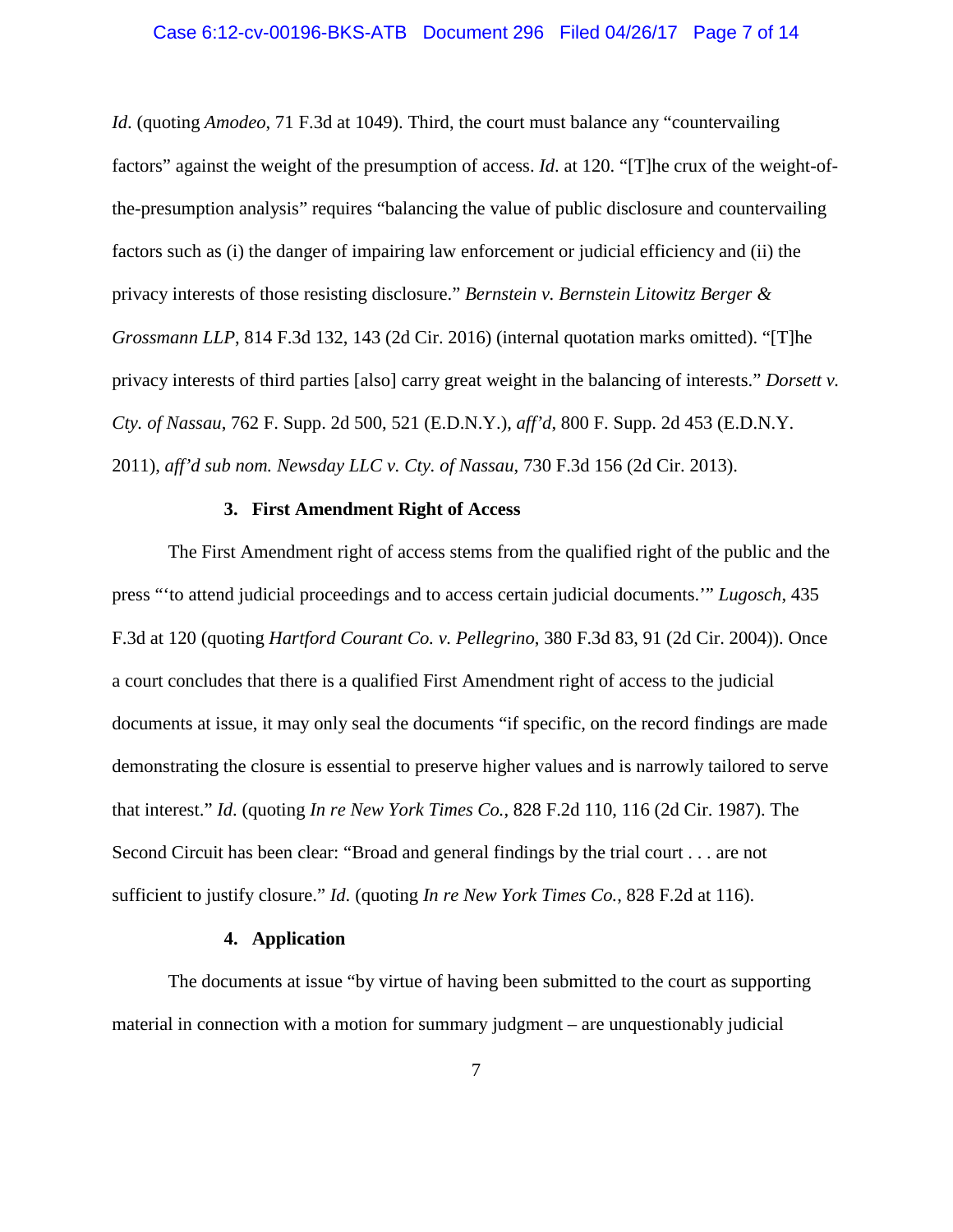#### Case 6:12-cv-00196-BKS-ATB Document 296 Filed 04/26/17 Page 8 of 14

documents under the common law." *Lugosch*, 435 F.3d at 123. Further, the weight of the presumption of access "is of the highest: 'documents used by parties moving for, or opposing, summary judgment should not remain under seal *absent the most compelling reasons*.'" *Id*. (quoting *Joy*, 692 F.2d at 893). Thus, the common law presumption of access applies to the parties' summary judgment documents. It is equally well-settled that "there exists a qualified First Amendment right of access to documents submitted to the court in connection with a summary judgment motion."<sup>4</sup> *Id*. at 124.

Having concluded that both the common law and First Amendment provide a right of access to the documents, the Court must consider whether countervailing factors outweigh the presumption of access and whether continued sealing is justified under "the more stringent First Amendment framework." *Id*. "Broad and general findings and conclusory assertions are insufficient to justify deprivation of public access to the record; specific, on-the-record findings are required." *Bernstein*, 814 F.3d at 144–45 (internal quotation marks and alteration omitted).

## **a. Attorney-Client & Work Product Privileges**

"The attorney-client privilege protects communications (1) between a client and his or her attorney (2) that are intended to be, and in fact were, kept confidential (3) for the purpose of obtaining or providing legal advice." *United States v. Mejia*, 655 F.3d 126, 132 (2d Cir. 2011). The purpose of the privilege is "to encourage full and frank communication between attorneys and their clients and thereby promote broader public interests in the observance of law and administration of justice." *Upjohn Co. v. United States*, 449 U.S. 383, 389 (1981). The Second

 $\frac{1}{4}$ Utica argues that the "same reasoning" that the Court applied in granting a prior motion to seal applies here. (Dkt. No. 282-1, p. 3). The sealing order to which Utica refers stemmed from a discovery motion and was subject to a lower standard as the documents at issue were not necessarily judicial documents. (Dkt. No. 204). The Court must therefore re-evaluate the propriety of sealing under the more stringent standard applicable to judicial documents.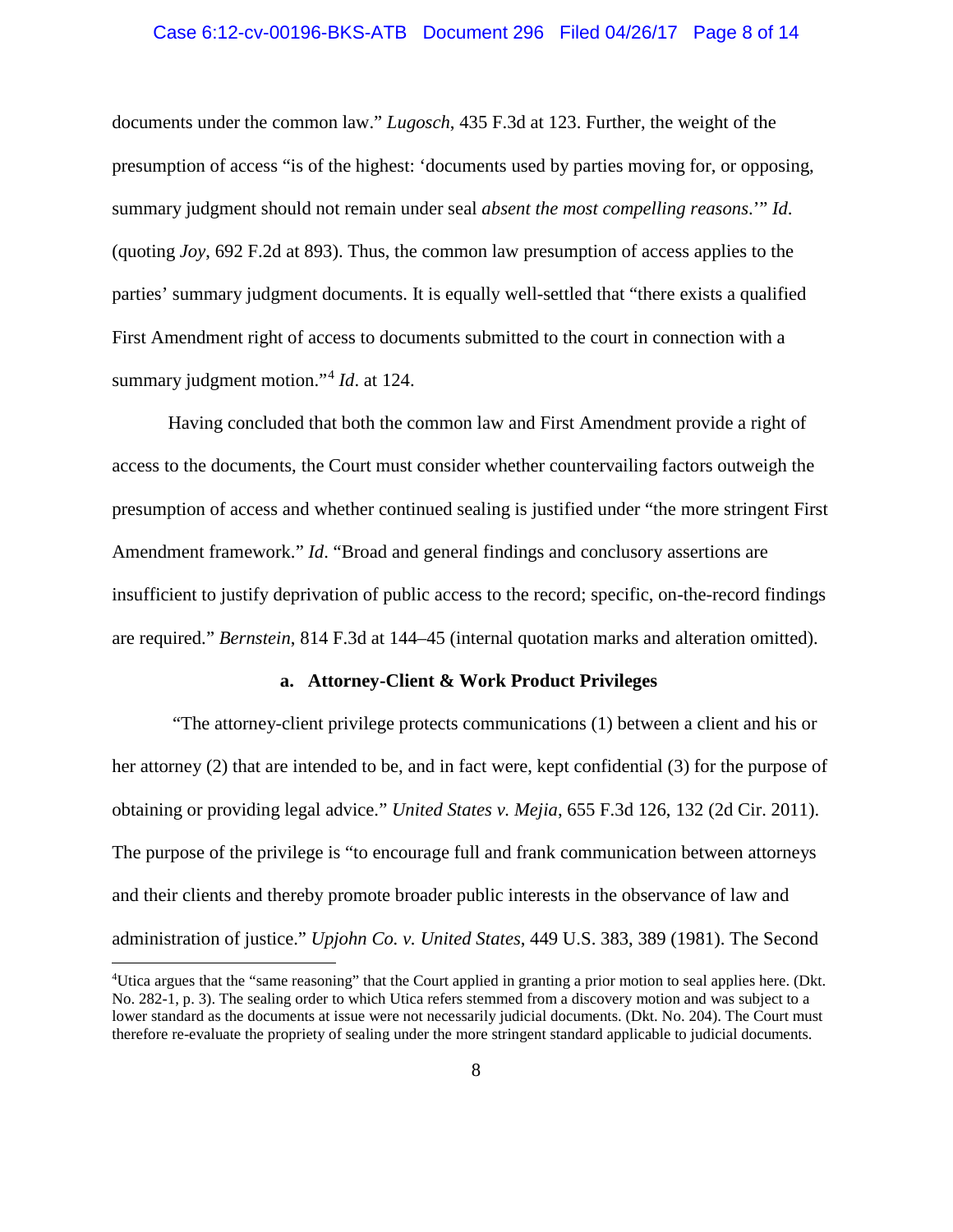### Case 6:12-cv-00196-BKS-ATB Document 296 Filed 04/26/17 Page 9 of 14

Circuit has instructed courts "to balance this protection of confidentiality with the competing value of public disclosure," but "apply [the privilege] 'only where necessary to achieve its purpose'" and "construe the privilege narrowly because it renders relevant information undiscoverable." *Mejia*, 655 F.3d at 132 (quoting *Fisher v. United States*, 425 U.S. 391, 403 (1976)). The Second Circuit has "implied—but never expressly held—that protection of the attorney-client privilege is a 'higher value' under the First Amendment that may rebut the presumption of access." *Bernstein*, 814 F.3d at 145.

"The attorney work product doctrine 'provides qualified protection for materials prepared by or at the behest of counsel in anticipation of litigation or for trial.'" *In re Grand Jury Subpoena Dated July 6, 2005*, 510 F.3d 180, 183 (2d Cir. 2007) (quoting *In re Grand Jury Subpoenas Dated Mar. 19, 2002 & Aug. 2, 2002*, 318 F.3d 379, 383 (2d Cir. 2003)). *See also*  Fed. R. Civ. P. 26(b)(3) ("Ordinarily, a party may not discover documents and tangible things that are prepared in anticipation of litigation or for trial by or for another party or its representative (including the other party's attorney, consultant, surety, indemnitor, insurer, or agent)."). As the Second Circuit has explained:

There are two types of work product, ordinary or fact (herein "fact") and opinion. As we have stated previously, fact work product may encompass factual material, including the result of a factual investigation. In contrast, opinion work product reveals the mental impressions, conclusions, opinions, or legal theories of an attorney or other representative, and is entitled to greater protection than fact work product. To be entitled to protection for opinion work product, the party asserting the privilege must show a real, rather than speculative, concern that the work product will reveal counsel's thought processes in relation to pending or anticipated litigation.

*In re Grand Jury Subpoena Dated July 6, 2005*, 510 F.3d at 183–84 (internal citations and quotation marks omitted).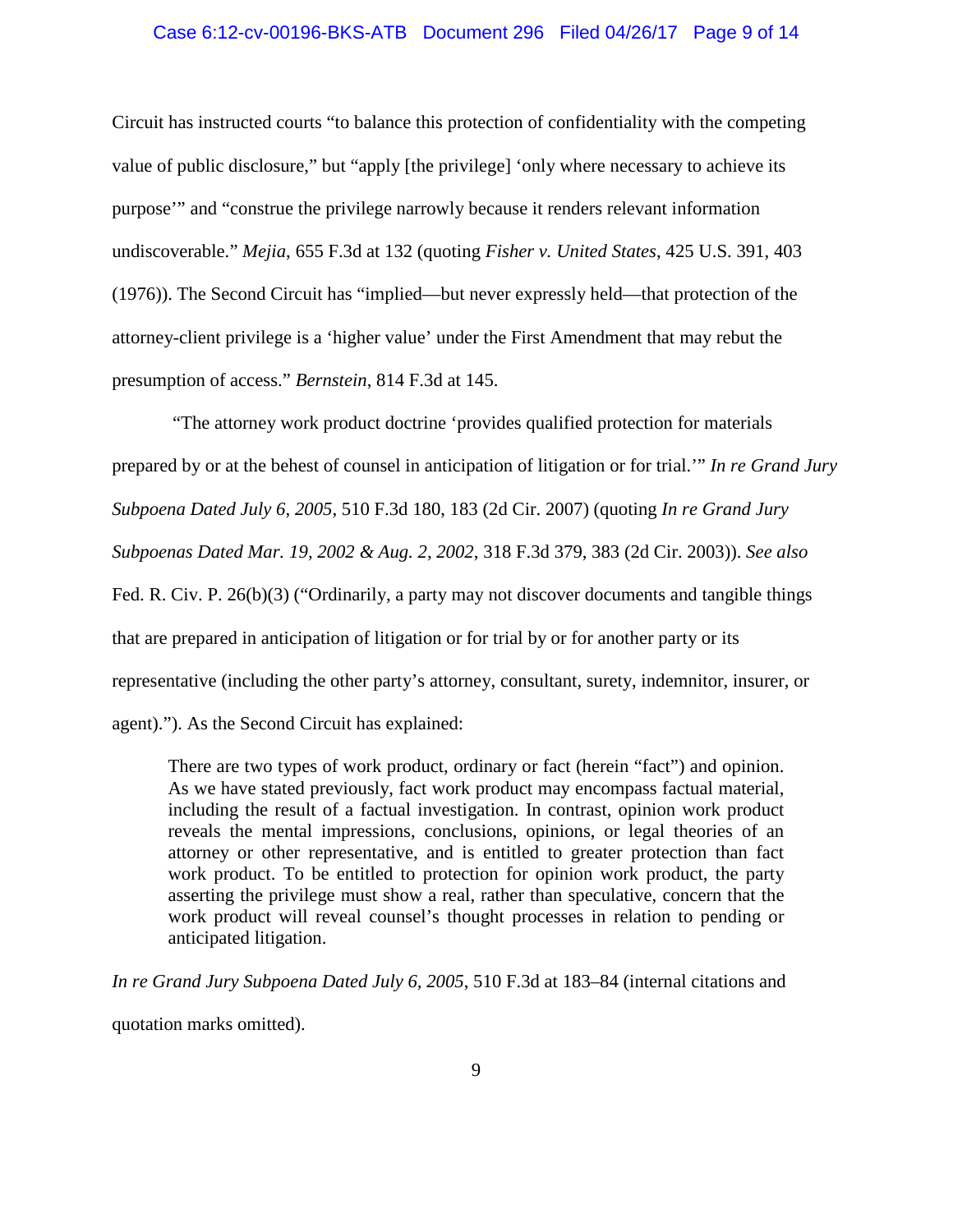#### Case 6:12-cv-00196-BKS-ATB Document 296 Filed 04/26/17 Page 10 of 14

Each of the exhibits at issue appears to contain a communication between Utica employees, in-house counsel, or outside counsel, or notes by Utica's attorneys. Utica does not specify, however, whether the exhibits are subject to the attorney-client privilege or constitute attorney work product.<sup>5</sup> Although Utica offers a brief description of each exhibit, the uniform statement it provides with respect to nearly all of the exhibits, i.e., that they contain a communication or note that "reflects legal advice and was prepared because of ongoing litigation," (Dkt. No. 282-1, pp. 6–15), fails to enable the Court to ascertain whether Utica is asserting attorney-client privilege or work product doctrine as a basis for sealing. For example, Utica describes Dkt. No. 207-52, as "an email from Utica's in-house counsel to Utica employees regarding the insurance coverage Utica issued to Goulds and the settlement between Utica and Goulds," places it in the "communications among Utica's in-house counsel and Utica employees" category, and asserts that it "reflects legal advice." (Dkt. No. 282-1, pp. 6–7). The email appears to have been sent to a number of individuals, but there is no indication who several of those individuals are or whether they are Utica attorneys, Utica employees, or outsiders. (Dkt. No. 207-52). Moreover, even assuming the email constitutes communications between attorney and client, there is no indication that the email was "intended to be, and in fact w[as], kept confidential," an element of the attorney-client privilege. *Mejia*, 655 F.3d at 132. Further, if the email is work product, Utica has not indicated whether it is fact or opinion work product. *In re Grand Jury Subpoena Dated July 6, 2005*, 510 F.3d at 183–84. These deficiencies are present with respect to every exhibit Utica seeks to seal. While it may be that each of the exhibits contain

 $<sup>5</sup>$  The Court identified this deficiency in its prior decision denying the parties' motions to seal. (Dkt. No. 272, p. 9).</sup>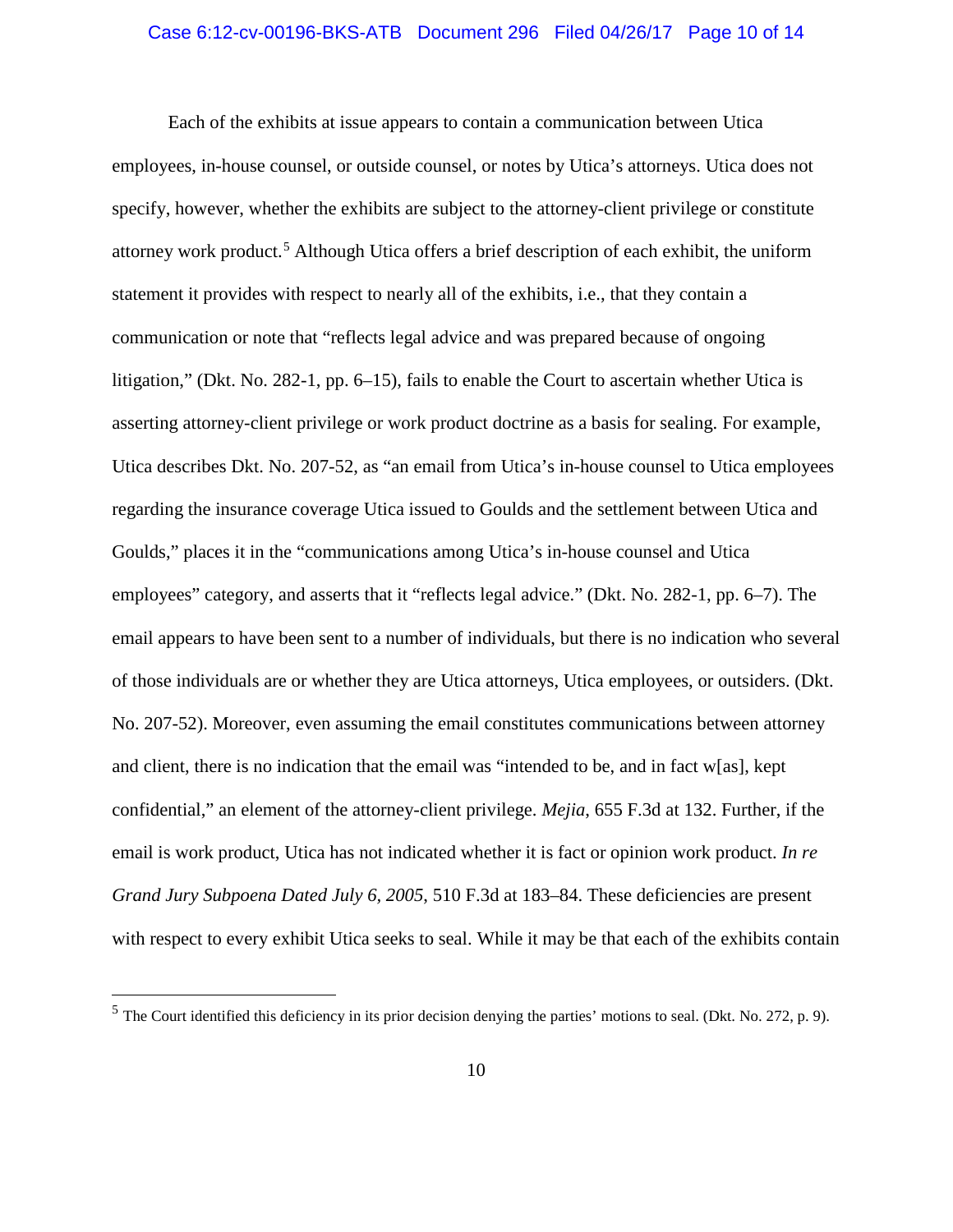#### Case 6:12-cv-00196-BKS-ATB Document 296 Filed 04/26/17 Page 11 of 14

privileged information or are subject to the attorney work product doctrine, without more information, the Court cannot make the "specific, on-the-record findings" required to seal judicial documents.<sup>6</sup> *Bernstein*, 814 F.3d at 144–45.

## **b. Utica's Exhibits**

The majority of exhibits Utica seeks to seal were submitted by MRAm; there are,

however, several it filed in support of its own motion for summary judgment and which it seeks to maintain under seal on the basis that they contain "legal advice and [were] prepared because of ongoing litigation." (Dkt. No. 282-1, pp. 11–12). Specifically, Utica requests to seal two paragraphs in Turi's summary judgment declaration (Dkt. No. 204, ¶¶ 10–11) and Exhibits 6, 8, 9, 10, and 31 to the declaration (Dkt. Nos. 204-6, 204-8, 204-9, 204-10, and 204-31). Turi does not indicate whether the documents are entitled to protection because they are subject to the attorney-client privilege or because they are subject to the work product privilege. Further, where a party submits its own purportedly "privileged documents to win summary judgment and . . .

 $\frac{1}{6}$ Utica argues that under the common interest doctrine, it cannot be deemed to have waived the attorney-client privilege or work product doctrine. In *Schaeffler v. United States*, the Second Circuit explained:

While the privilege is generally waived by voluntary disclosure of the communication to another party, the privilege is not waived by disclosure of communications to a party that is engaged in a "common legal enterprise" with the holder of the privilege . . . . [S]uch disclosures remain privileged where a joint defense effort or strategy has been decided upon and undertaken by the parties and their respective counsel in the course of an ongoing common enterprise and multiple clients share a common interest about a legal matter. The need to protect the free flow of information from client to attorney logically exists whenever multiple clients share a common interest about a legal matter.

Parties may share a "common legal interest" even if they are not parties in ongoing litigation. The common-interest-rule serves to protect the confidentiality of communications passing from one party to the attorney for another party where a joint defense effort or strategy has been decided upon and undertaken by the parties and their respective counsel.

<sup>806</sup> F.3d 34, 40 (2d Cir. 2015) (internal quotation marks, alteration, and citation omitted). Because Utica has not established that any of the exhibits at issue are entitled to protection under the attorney-client privilege or work product doctrine, there is no basis on which to apply the common interest doctrine.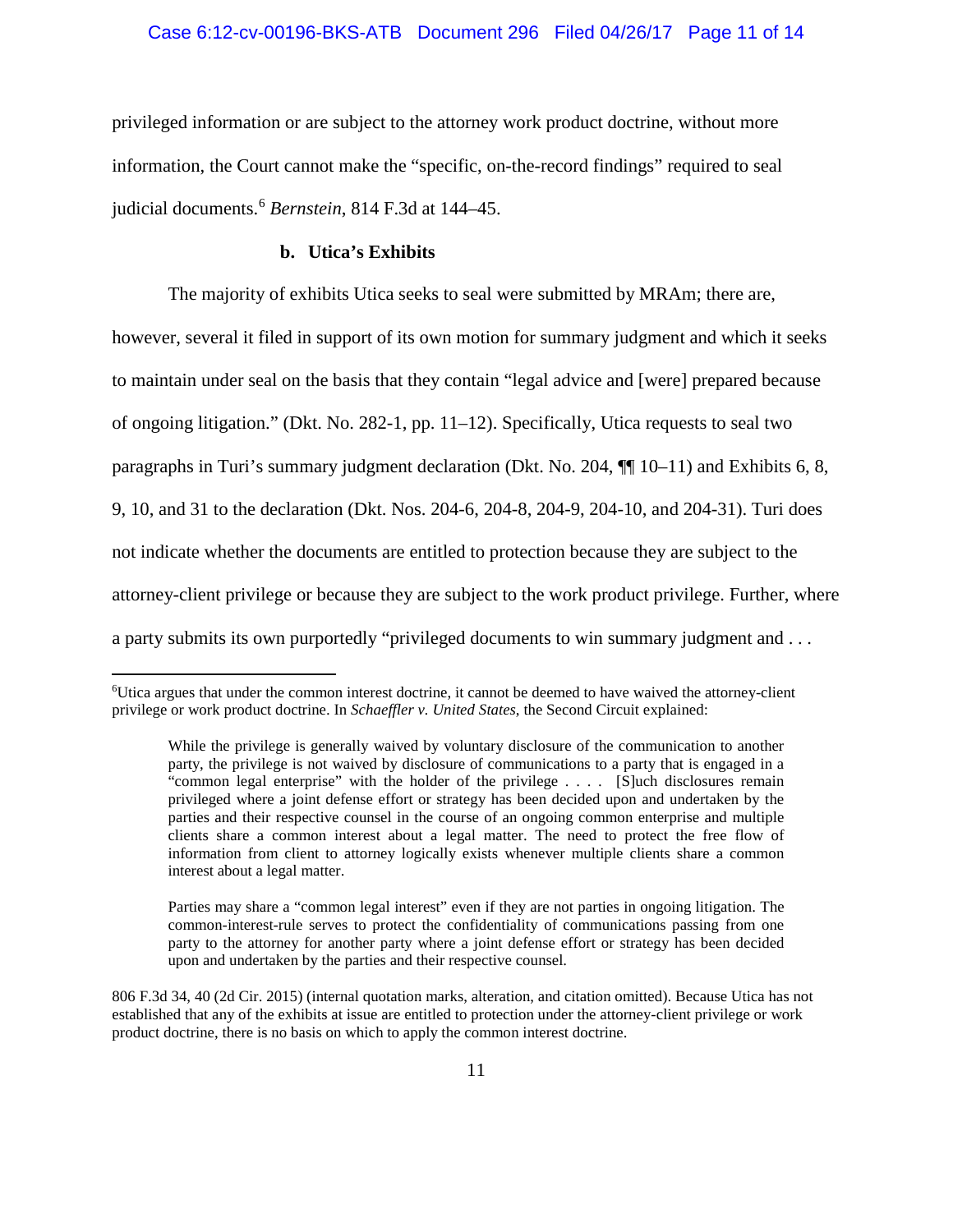#### Case 6:12-cv-00196-BKS-ATB Document 296 Filed 04/26/17 Page 12 of 14

simultaneously [seeks] to prevent disclosure of those documents," it is precluded from asserting the attorney-client privilege. *Lugosch*, 435 F.3d at 125 (citing *Joy v. North*, 692 F.2d 880, 894 (2d Cir. 1982)). Thus, to the extent Utica relies on the attorney-client privilege, its motion to seal these documents is denied.

## **c. Transcripts**

Utica asserts that "[t]he following exhibits are transcripts or excerpts of transcripts that refer to privileged information: Munich Re Open. Exs. J, K, L, M, N, W, AF, BZ; Munich Re Opp. Exs. E, J, K, L, M, N, O, AJ, AL, BC; Exhibit 33 to Mr. Ahmad's June 27, 2016 declaration; and Exhibits 4 and 6 to Mr. Ahmad's August 15, 2016 declaration." (Dkt. No. 282- 1, p. 16). Utica provides no information about these transcripts. Given the number of transcripts, as well as their volume, the Court declines to attempt to divine the basis on which such transcripts should be sealed or redacted. Accordingly, Utica's motion to seal these transcripts is denied.

## **d. Arbitration Filings**

Utica asserts that that exhibits containing filings from "the arbitration between Utica and R&Q . . . refer to privileged information." (Dkt. No. 282-1, p. 16). The Court previously noted that there was "no evidence showing, in non-conclusory terms, what privacy interest is implicated [by the arbitration documents], which documents implicate them, and whether any sealing order may be narrowly tailored to serve that interest." (Dkt. No. 272, p. 13). As Utica makes no attempt to remedy this gap in the evidence, the Court finds no basis to revisit the issue here. Accordingly, Utica's motion to seal arbitration documents is denied.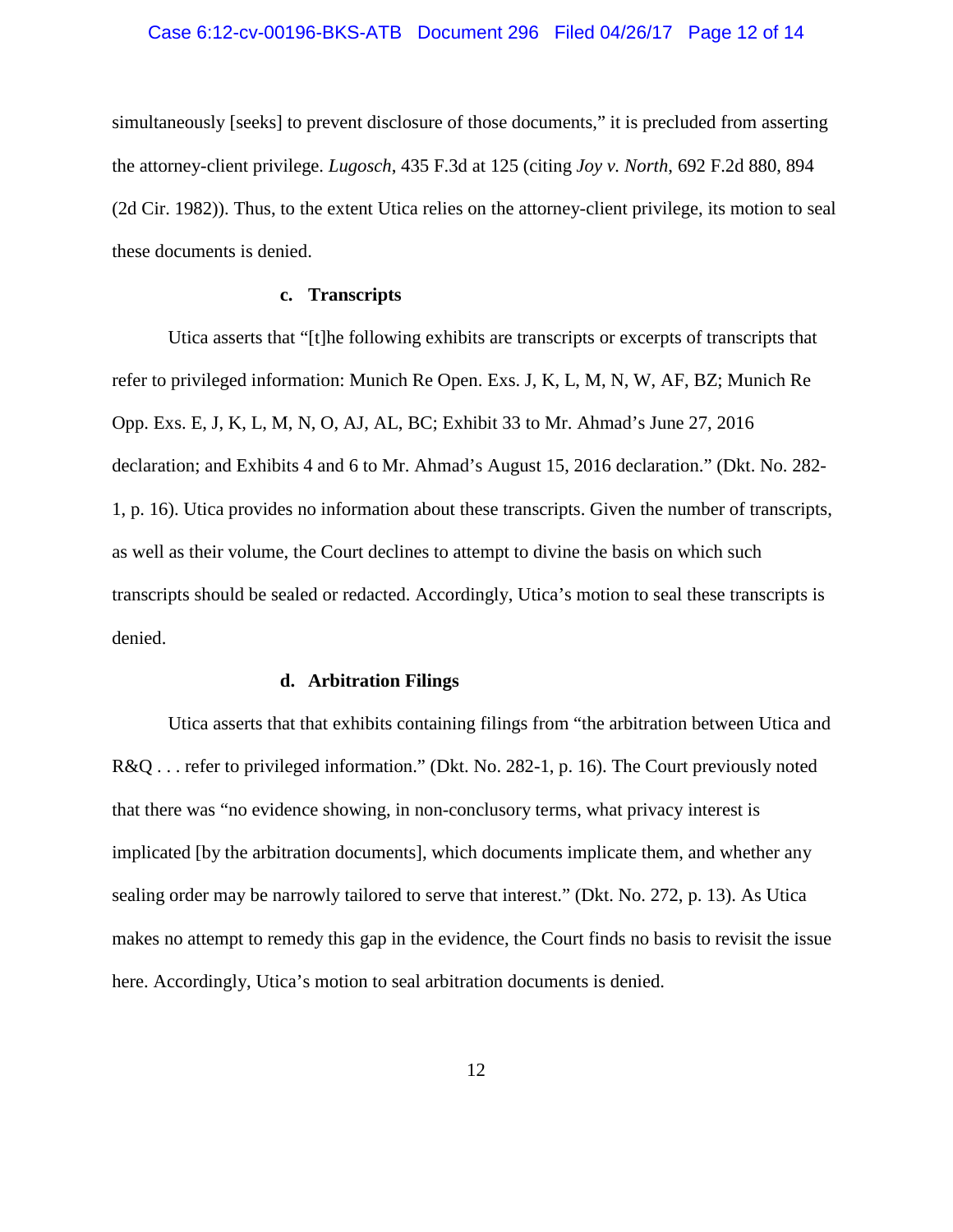## **e. Expert Reports**

Utica moves to seal several "expert reports" on the basis that they "refer to privileged information." (Dkt. No. 282-1, p. 16). Utica offers no grounds whatsoever that would enable the Court to make the specific findings required to seal judicial documents, thus, its motion to seal "expert reports" is denied.

## **f. Redacted Briefs**

In support of its motion for summary judgment, Utica filed briefs from *Utica Mutual Insurance Co. v. Clearwater Insurance Co.*, No. 6:13-cv-1178 (GLS/TWD). (Dkt. No. 229-3). Utica seeks wholesale sealing of these briefs on the basis that United States District Judge Gary L. Sharpe ordered that they be sealed. (Dkt. No. 282-1; Dkt. No. 247-2). It appears, however, that the briefs are publicly available in redacted form. *Utica Mutual Insurance Co. v. Clearwater Insurance Co.*, No. 6:13-cv-1178 (GLS/TWD), Dkt. No. 65-9; Dkt. No. 80-1. Accordingly, Utica's motion is denied to the extent it seeks wholesale sealing; it is granted to the extent it seeks to file redacted versions of the briefs.

Having balanced the almost entirely conclusory assertion of attorney-client privilege and work product doctrine against the weight of the presumption of public access, the Court finds that continued sealing is not justified and that the common law right of access requires disclosure.<sup>7</sup> Likewise, Utica has failed to provide a factual basis that would allow the Court to

 <sup>7</sup> In a supplemental brief, Century notes that on February 24, 2017, United States District Judge David N. Hurd issued a memorandum-decision and order in *Utica Mutual Insurance Co. v. Fireman's Fund Insurance Co.*, 6:09- CV-853, Dkt. No. 342, that "includes multiple quotes from the testimony of, and documents authored by, Utica's inhouse and outside counsel reflecting opinions, advice or work product that Utica put at issue in its summary judgment briefing" and that involves information "that Utica is attempting to seal in this action." (Dkt. No. 289, pp. 1–2). According to the chart Century provided, Judge Hurd's decision quotes information that is the "same" as or "similar" to documents or testimony Utica seeks to seal in this case. (Dkt. No. 289, pp. 2–3). The public availability of such information, which Utica has not objected to, further undercuts Utica's arguments. Century generally cites